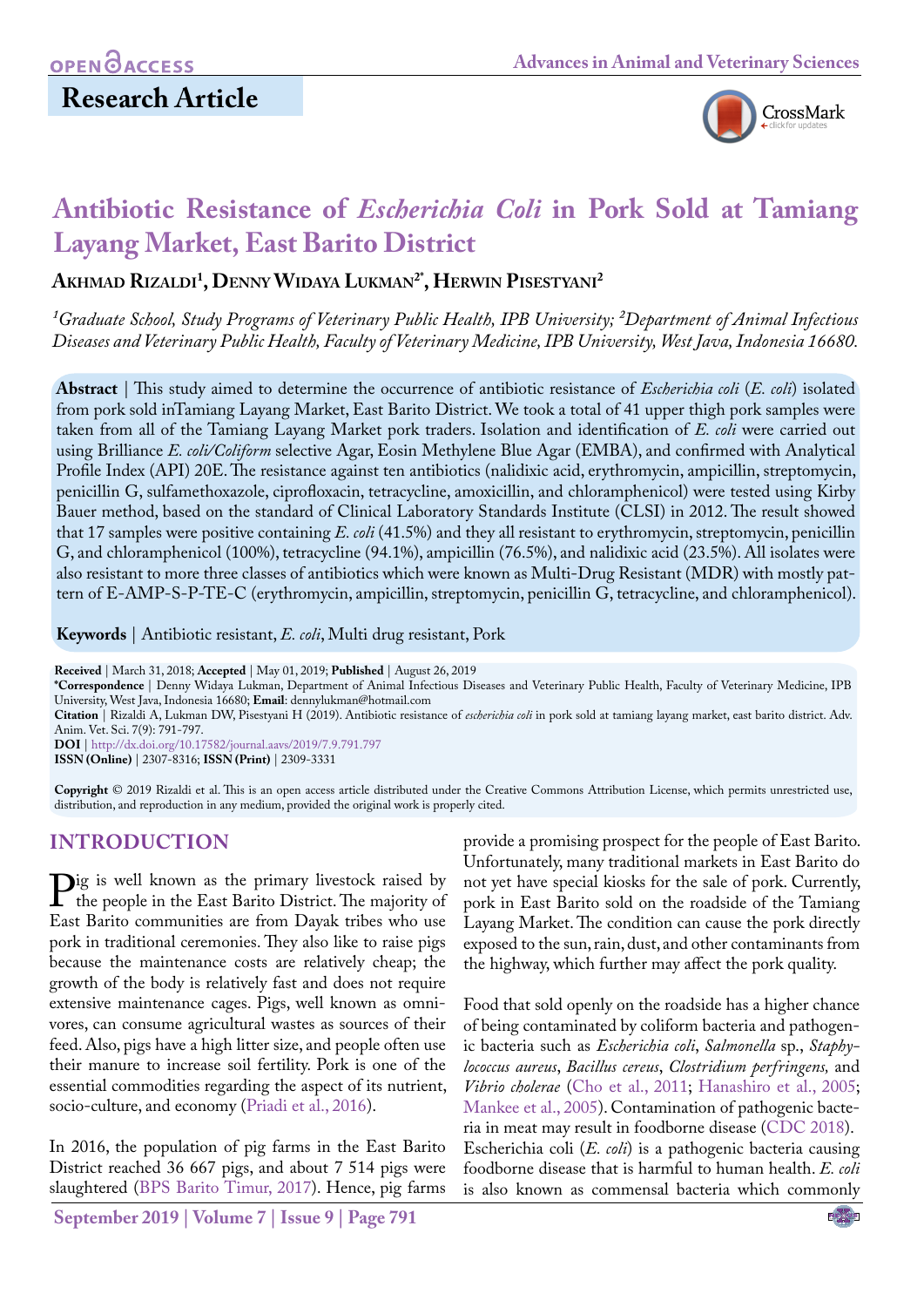#### **Advances in Animal and Veterinary Sciences**

used as an indicator of the sanitation level and microbial resistance on livestock and its products. Commensal bacteria that is resistant against antibiotics will serve as a reservoir in spreading resilient characteristic to other bacteria, both in animal and human, through the food chain or direct contact [\(Sari, 2018](#page-6-0)). *Escherichia coli* can produce Shiga toxin, known as Shiga toxin-producing *Escherichia coli* (STEC) which causes foodborne disease. The primary source of STEC disease includes raw meat, raw milk, and fecal contamination of vegetables (WHO, 2018).

*Escherichia coli* (*E. coli*) is a pathogenic bacteria causing foodborne disease that is harmful to human health. *E. coli* is also known as commensal bacteria which commonly used as an indicator of the sanitation level and microbial resistance on livestock and its products. Commensal bacteria that is resistant against antibiotics will serve as a reservoir in spreading resilient characteristic to other bacteria, both in animal and human, through the food chain or direct contact [\(Sari, 2018](#page-6-0)). Escherichia coli can produce Shiga toxin, known as Shiga toxin-producing *Escherichia coli* (STEC) which causes foodborne disease. The primary source of STEC disease includes raw meat, raw milk, and fecal contamination of vegetables (WHO, 2018).

Bacteria that are resistant to antibiotic become a new problem nowadays as they may cause infectious disease that is difficult to treat and requires higher medical expenses. Antibiotic-resistant pathogenic bacteria have been growing significantly and infecting human and animal [\(Kallau et](#page-5-5) [al., 2018](#page-5-5)). This resistance also occurs in bacteria found in pork meat.

Hammerum and Heuer (2009) mentioned that *E. coli* from animals could perform as a donor of antibiotic resistance genes to other pathogenic *E. coli*. According to [Liu](#page-5-6) [et al. \(2016\)](#page-5-6), food contaminated with antibiotic-resistant bacteria consumed by humans and animals may lead to the growth of resistant bacteria both in humans and animals. Study on sanitation related to contamination of antibiotic resistant *E. coli* in pork is still limited especially in Indonesia. Therefore this research was conducted to observe the occurrence of antibiotic-resistance *E. coli* in pork sold in Tamiang Layang Market, East Barito District.

### **METHODS**

#### **Sampling Method**

About 250 grams of pork meat samples were collected aseptically from the upper part of the thigh from all pork stalls (41 samples) in Tamiang Layang Market. We took three times sampling at different days. A small number of samples used in this study because there are only 8 pork traders in the Tamiang Layang Market. The samples collected at 07.00-09.00 a.m. Samples were put into sterile plastic bags and labeled according to sampling location, stored in a cool box with a temperature of 4-10 ºC and immediately taken to the Laboratory of Veterinary Public Health of Regional Disease Investigation Center (BVet) of Banjarbaru for isolation test and identification of *E. coli.*  We also examined the resistance test against ten selected antibiotics (nalidixic acid, erythromycin, ampicillin, streptomycin, penicillin G, sulfamethoxazole, ciprofloxacin, tetracycline, amoxicillin, and chloramphenicol).

#### **Isolation and Identification of** *Escherichia coli* **(***E. coli***)**

*Escherichia coli* isolation and identification test were referred to the guideline for laboratory analysis on an examination of microbial contamination in meat, egg, and milk according to SNI 2897:2008 and working instruction of SNI ISO/IEC 17025:2008 from the National Standardization Agency of Indonesia (BSN). American Type Culture Collection (ATCC) 25922 *E. coli* isolates were used as positive controls in each test conducted. We weighted about ten grams of pork sample and added with 90 ml 0.1% Buffered Peptone Water (BPW). After that, the mixture was homogenized using stomacher for 1 minute, put into Erlenmeyer flask and then incubated at a temperature of 41.5 ºC for 6 hours. Thus, the inoculation was conducted by transferring one inoculating loop of the sample to selective medium brilliance *E. coli/*Coliform agar. The agar incubated at a temperature of 35 ºC for 18-24 hours. On this brilliance *E. coli/Coliform* selective agar, *E. coli* colony showed purplish-blue/dark blue color. The expected *E. coli* colony was then inoculated to Eosine Methylene Blue Agar (EMBA) medium that is a selective stain for gram negative bacteria. The colony was incubated at a temperature of 35 ºC for 18-24 hours. On EMBA medium, the colony expected to be *E. coli* showed black/dark color, while the center of the colony was metallic green. The colony expected to be *E. coli* on EMBA medium was then inoculated to blood agar media to observe hemolytic characteristic. On this blood agar medium, the expected colony of *E. coli* was inoculated twice to obtain a pure culture. Gram staining was performed on the expected *E. coli* colony from blood agar followed by inoculation on MacConkey agar, oxidase test, Methyl Red (MR) test, and motility test. The colony with a positive result was cultured on Nutrition Agar (NA) slant. After that, we incubated the colony at a temperature of 35 ºC for 18-24 hours. Isolates from NA slant then confirmed using kit API 20E (*Biomereaux*). Lastly, *Apiweb* TM application was used to read the result.

#### **Antibiotic Resistance Test**

Resistance test conducted was based on the standard of Clinical and Laboratory Standards Institute (CLSI) in 2012. We used [CLSI 2012](#page-5-7) because this study was conducted in the Banjarbaru Veterinary Center laboratory. In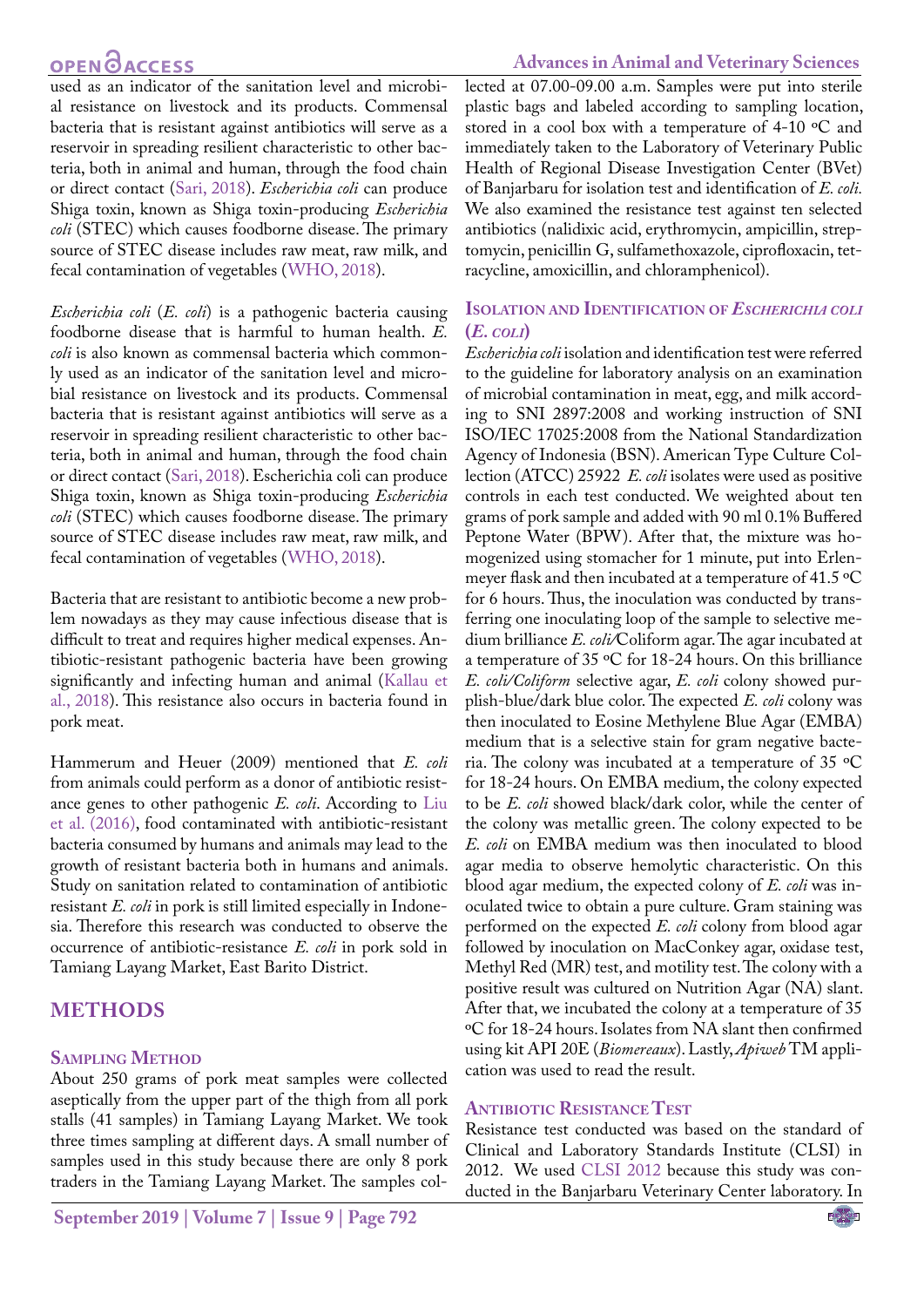Banjarbaru Veterinary Center laboratory, the method used according to the [CLSI 2012](#page-5-7). We perform the antibiotic resistance test to all *E. coli* colonies obtained from the isolation of pork samples. Bacteria prepared in the form of suspension equivalent to 0.5 McFarland turbidity standard  $(1-2x10^8 \text{ CFU/mL})$ . The culture was taken using a sterile cotton swab, spread on Mueller Hinton Agar (MHA) surface, and left for  $\pm$  5 minutes. Later, with applied Kirby Bauer method, the commercial paper disk contained antibiotic was put on MHA, which was previously spread by the pure culture at distance of 25-30 mm. The culture was incubated at a temperature of 35 ºC for 18-24 hours. Determination of susceptible, intermediate, and resistant categories was done based on the size of the zone of inhibition formed according to the standard of [CLSI 2012](#page-5-7). A blank disk without antibiotic was used as negative control for each test.

#### **DATA ANALYSIS**

Data were analyzed descriptively in the form of figures.

### **RESULTS**

The result showed that 17 samples were positive containing *E. coli* (41.5%) [\(Figure 1](#page-2-0)) and they all resistant to erythromycin, streptomycin, penicillin G, and chloramphenicol (100%), tetracycline (94.1%), ampicillin (76.5%), and nalidixic acid (23.5%). However, the isolates were still susceptible to sulfamethoxazole, ciprofloxacin, and amoxicillin ([Figure 2](#page-2-1)). All isolates were also resistant to more three classes of antibiotics, known as Multi-Drug Resistant (MDR), with mostly pattern of E-AMP-S-P-TE-C (erythromycin, ampicillin, streptomycin, penicillin G, tetracycline, and chloramphenicol).



<span id="page-2-0"></span>**Figure 1:** The percentage of isolates of bacteria *E. coli* was isolated from pork Market in the Tamiang Layang, East Barito Regency



<span id="page-2-1"></span>**Figure 2:** The percentage of *E. coli* sensitive, intermediate, and resistant on the pork sold in Tamiang Layang Market; nalidiksat acid (NA30), erythromycin (E15), ampisilin (AMP10), streptomycin (S10), penicillin G (P10), sulfametasole (SXT250), ciprofloxacin (CIPS), tetracycline (TET30), amoksilin (AMC30), and chloramphenicol (C10).

#### **DISCUSSION**

#### **The Result of the Isolation Test and Identification of** *E. coli*

Out of the total 41 pork samples collected from the upper part of the ham and tested in this study, 17 samples (41.5%) were contaminated with *E. coli*. The result is in agreement with the study conducted b[y Adesiji et al. \(2011\)](#page-4-0), showed that there was 40% of *E. coli contamination* in pork meat from Taiwan pork samples.

*Escherichia coli* is a cosmopolite bacteria mainly found in the environment. The species can live in an aerobic or anaerobic condition and survive in nutrient-poor media such as water, floor, and inorganic surface [\(Bell and Kyriakides](#page-5-8)  [2002\)](#page-5-8). In a slaughterhouse, *E. coli* contamination may result from animal feces or offal disposal process. Feces containing *E. coli* will contaminate equipment used for slaughtering, floors, and environment around the slaughterhouse. In this study, the sellers in Tamiang Layang Market obtained pork that was not slaughtered in a particular pig slaughterhouse. They traditionally slaughter animals in their house or other places around the market. So the possibility of cross-contamination by feces or other sources.

The pork kiosks at Tamiang Layang Market are located precisely on the edge of the road. Other than that, the sellers sold pork in the kiosks openly without any cover. Food sold openly on the roadside has a high chance of contamination of coliform bacteria and pathogenic bacteria such as *Escherichia coli*, *Salmonella* sp., *Staphylococcus aureus*, *Bacil-*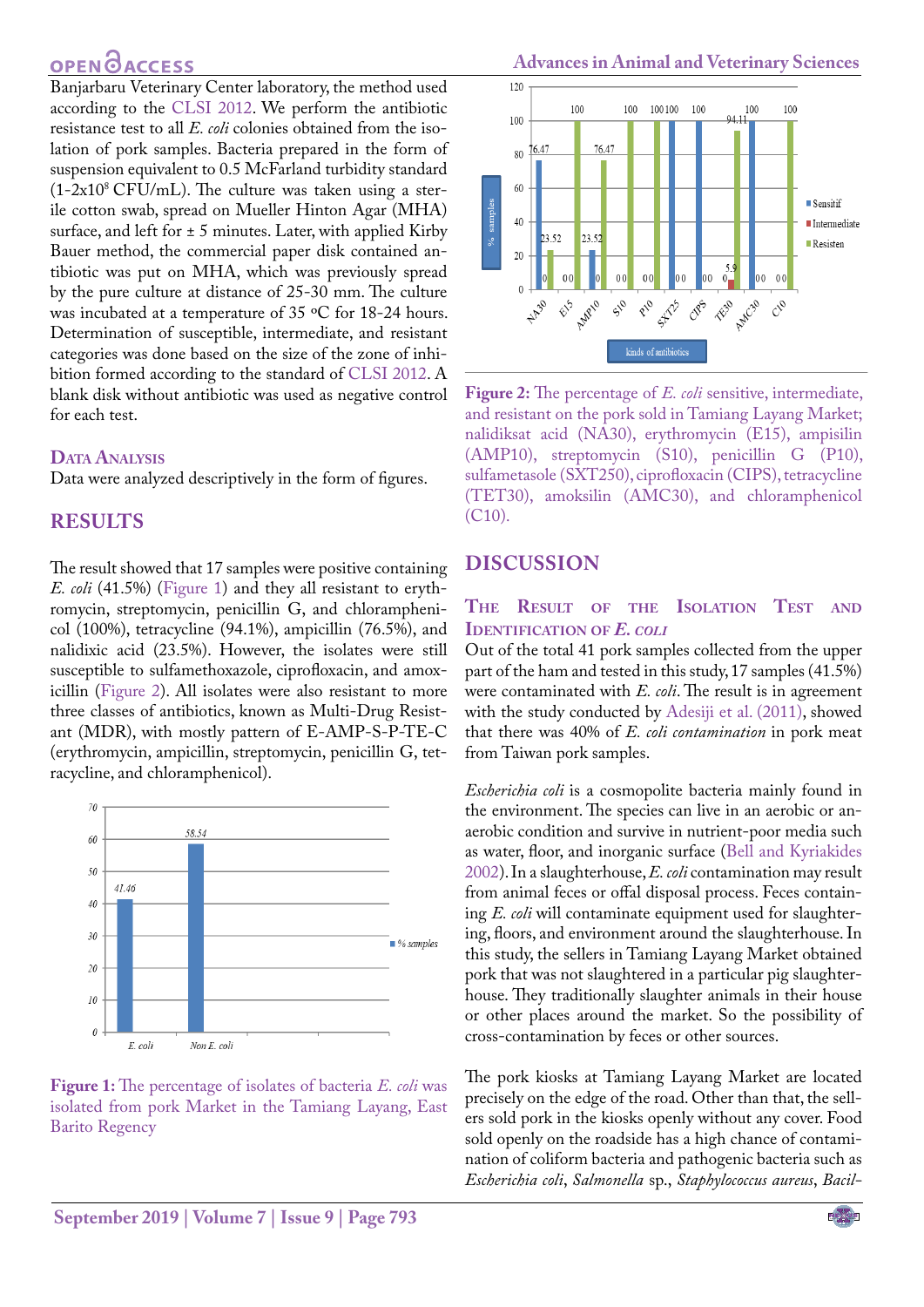#### **Advances in Animal and Veterinary Sciences**

*lus cereus*, *Clostridium perfringens*, and *Vibrio cholerae* ([Cho](#page-5-2) [et al., 2011;](#page-5-2) Hanashiro et al., 2005; [Mankee et al., 2005](#page-5-3)). Contamination can occur through the air, flies, the hands of the buyer, the meat mat, and from the equipment used when selling. The air is primarily a medium for the spread of microorganisms. The group of organisms spread in free air is bacteria and fungi ([Waluyo, 2005](#page-6-1)). [Susanna et al.](#page-6-2) [\(2010\)](#page-6-2) stated that flies that perch on food products would contaminate these food products.

Bacteria of *E. coli* can be used either as an indicator of sanitation for food product quality or to observe the fecal contamination during its production stage [\(Susanto,](#page-6-3) [2014\)](#page-6-3). The presence of *E. coli* in food products is related to the existence of other pathogenic bacteria. [OIE \(2013\)](#page-5-9) explained that monitoring of antibiotic resistance could be done with the help of indicator bacteria such as *E. coli* from the animals, animal food products, and humans.

#### **The Result of Antibiotic Resistance Test**

This study showed that 17 *E. coli* isolates tested resistant to antibiotics as follows: 100% were resistant to erythromycin, penicillin G, and chloramphenicol; 94.1% were resistant to tetracycline; 76.5% were resistant to ampicillin, and 23.5% were resistant to nalidixic acid. However, the isolates were still susceptible to sulfamethoxazole, ciprofloxacin, and amoxicillin. The result of this study is in agreement with the result found by [Azizah et al. \(2012\)](#page-4-1) that 100% of *E. coli*  isolates from pig were resistant to chloramphenicol.

In Taiwan, [Hsu et al. \(2006\)](#page-5-10) found that *E. coli* isolates from pork were 100% resistant to tetracycline and streptomycin, 93.4% resistant to chloramphenicol and ampicillin, and 95.1% resistant to nalidixic acid. In Korea, Lim *et al.* (2007) found that *E. coli* isolated from the pig was resistant to tetracycline (96.3%), streptomycin (66.8%), ampicillin (66.1%), chloramphenicol (47.6%), sulfamethoxazole (38.8%), and ciprofloxacin (7.8%).

The incidence of antibiotic resistance that frequently occurred over the last few years was caused by imprudent use of antibiotics for treatment in human and animal (Barton 2000). Antibiotics are delivered to animals for a variety of reasons, including disease treatment, prevention, control, and growth promoters to increase livestock productivity. Antibiotic from the group of macrolide, polypeptide, phenicol, and aminoglycoside was used in the USA to boost livestock growth during the mid-1990s ([Marshall](#page-5-11) [and Levy 2011](#page-5-11)).

According to [Harada and Asai \(2010\),](#page-5-12) many livestock farmers in Japan used 870 tons of antibiotic from the group of tetracycline, chloramphenicol, aminoglycoside, fluoroquinolone, and sulfonamide for poultry, pig, and cattle. In pig farms located in Solo, about 14 types of antibiot-

**September 2019 | Volume 7 | Issue 9 | Page 794**

ics were used for pig disease treatment or prevention. Type of antibiotic mainly used by a pig farmer in Solo consisted of penicillin, sodium sulfadimethylpyrimidine, oxytetracycline, and amoxicillin ([Arief et al., 2016\)](#page-4-2).

According to the result of interview and observation with animal health officers and pig farmers in East Barito District, it was found that animal health officer usually used oxytetracycline, tetracycline, and amoxicillin (100%) for treatment of pigs. Around 44.4% of pig farmers were found to apply antibiotics used in human medicine in the treatment of pig, such as ampicillin, amoxicillin, and kanamycin. One pig farmer (3.7%) who mixed antibiotic in drinking water or animal feed.

Some isolates were found to be resistant toward the antibiotic group of beta-lactam (penicillin and ampicillin) due to the ability of *E. coli* bacteria to produce beta-lactamase enzyme that hydrolyzes the beta-lactam ring of the antibiotic compound. In the antibiotic group of chloramphenicol, resistance may exist due to the ability of bacteria to produce *chloramphenicol acetyltransferase* (CAT) enzyme that encodes the resistant gene of chloramphenicol [\(Boer](#page-5-13)[lin and White 2006\)](#page-5-13). In a group of aminoglycoside (streptomycin), resistance occurs because bacterial cells were able to inactivate antibiotic and modify antibiotic target ([Gui](#page-5-14)[fole, 2007](#page-5-14)).

[Kallau et al. \(2018\)](#page-5-5) mentioned that *erythromycin ribosome methylation* (ERM) is the gene responsible for erythromycin resistance, which usually occurs in pig farms. In the tetracycline group, resistance exists due to changes in the ribosome and multidrug efflux pump process ([Sen and](#page-6-4)  [Sarkar, 2018](#page-6-4)). Frequent and long-term use of tetracycline in the field will lead to tetracycline resistance [\(Dai et al.,](#page-5-15)  [2008](#page-5-15)).

Animal health officers and pigs' farmers in East Barito did not use chloramphenicol for the treatment of pig diseases. [Azizah et al. \(2002\) f](#page-4-1)ound a rare use of chloramphenicol treatment because it may lead to hypersensitive reaction, anorexia, and stimulate the development of teratogenic characteristics. Hamscher et al. (2003) found that out of 90% dust samples from bedding, feed, and feces in pig farms in Germany contained 12.5 mg/kg of the antibiotic residue of tylosin, tetracycline, sulfamethoxazole, and chloramphenicol.

Animal health officers and pig farms did not use erythromycin and streptomycin in Tamiang Layang Market. The two types of antibiotic used frequently in commercial poultry because of their broad spectra. Location of commercial poultry that is close to the river in East Barito District may trigger the spread of resistant *E. coli* bacteria to the residential area and the environment around the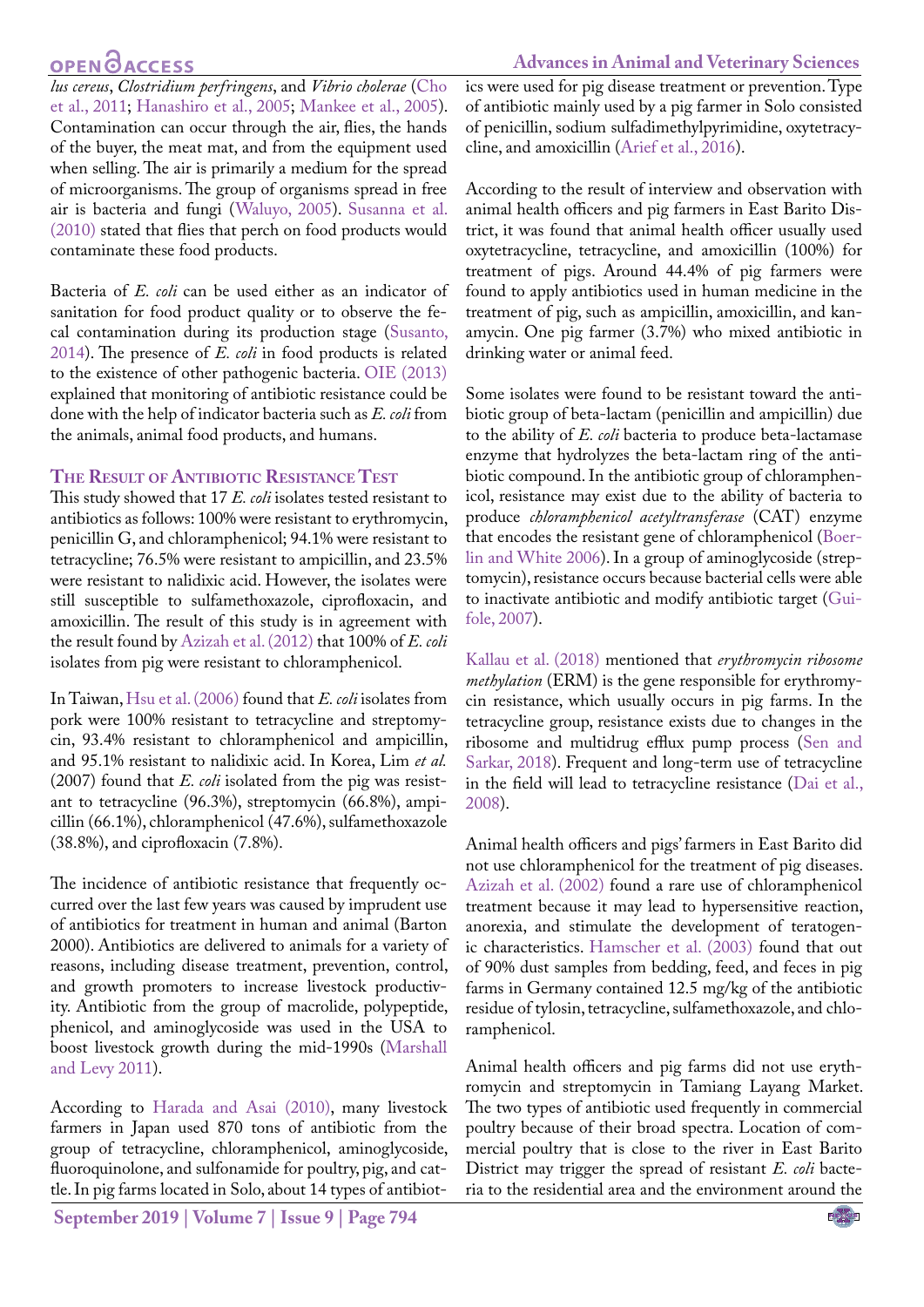# **OPEN**<sub>d</sub>

poultry farms. This antibiotics resistance spread to humans and animals directly by contact and indirectly via the food chain, water, air, and manures ([Marshall and Levy, 2011](#page-5-11)).

Manures has become a reservoir of resistant bacteria and antibiotics compounds, and its applications to agricultural soils are assumed to increase antibiotics resistance genes in soil significantly [\(Heuer et al., 2011](#page-5-16)). A study conducted by [Jiang et al. \(2011\)](#page-5-17) indicated that antibiotic-resistant *E. coli* bacteria from poultry, pig, and dairy cattle farms can easily be found in the sample of water and soil around the farm area. An aquatic environment such as water and sediment plays an essential role in the transfer and evolution of antibiotic resistant gene [\(Marti et al., 2014](#page-5-18)).

**Multi-Drug Resistance (MDR)** *Escherichia coli*

Multi-drug resistance (MDR) is the condition where bacteria are resistant to three or more classes/groups of antibiotic [\(Magiorakos et al., 2012\)](#page-5-19). In this study, seventeen isolates of *E. coli* classified as MDR with the most pattern of E-AMP-S-P-TE-C (erythromycin, ampicillin, streptomycin, penicillin G, tetracycline, and chloramphenicol). The finding reported from this result in an agreement to the result of a study performed by [Hsu et al. \(2016\)](#page-5-10) in Taiwan that found that all E. coli isolates obtained from pork meat has been identified as MDR. The MDR pattern found in Taiwan was AMP-CB-TET-STR-GEN-KAN-SPT-CHL-ERY-SU-NAL (ampicillin, carboxypenicillin, tetracycline, streptomycin, gentamycin, kanamycin, spectinomycin, chloramphenicol, erythromycin, sulfonamide, and nalidixic acid).

[Lim et al. \(2007\) f](#page-5-20)ound that all *E. coli* isolates originated from the pig in Korea has become MDR with the most frequent pattern of AM-S-C-TE (amoxicillin, streptomycin, chloramphenicol, and tetracycline). In Indonesia, [Kallau et al. \(2018\)](#page-5-5) found that 47 of 82 *E. coli* isolates from pig farms in Kupang City were MDR with the most frequent pattern of KF-CT-E (cephalothin, colistin, and erythromycin). [Friendship \(2006\)](#page-5-21) also mentioned that *E. coli* and *Salmonella* found in pork were resistant to several antibiotics*.* [Krisnaningsih et al. \(2005\)](#page-5-22) reported that in every bacterial resistance case, multidrug resistance such as ampicillin (the derivative of penicillin), streptomycin, and tetracycline was often found, especially concerning *E. coli*  and *Salmonella*.

High incidence of MDR *E. coli* found in pork sold in Tamianglayang market requires special attention, particularly from related institution since it may lead to public health problem in the future. High incidence of MDR in bacteria is closely related to the ability of bacteria to transfer resistant gene through spontaneous DNA mutation, transformation, and pass through by plasmid as an intermediary. [Jakobsen et al. \(2010\) f](#page-5-23)ound that all *E. coli* isolates obtained

**September 2019 | Volume 7 | Issue 9 | Page 795**

#### **Advances in Animal and Veterinary Sciences**

from pork meat in Denmark were MDR. The incidence of MDR such as ampicillin, streptomycin, sulfamethoxazole, tetracycline, and chloramphenicol was related to transfer horizontally of chloramphenicol resistance genes. A similar finding was also confirmed by [Bischoff et al. \(2005\)](#page-5-24)  who found that *cmlA* gene against chloramphenicol was able to share the resistant characteristic through plasmid transfer, causing the existence of MDR *E. coli* in pig farms.

## **CONCLUSION**

This study showed that 17 samples (41.5%) were positive to contain *E. coli* of 41 pork samples collected in Tamiang Layang Market, East Barito District. Seventeen isolates of *E. coli* obtained were 100% resistant, against erythromycin, streptomycin, penicillin G, and chloramphenicol. Furthermore, those seventeen isolates of *E. coli* identified as multidrug-resistant bacteria with mostly pattern of E-AMP-S-P-TE-C (erythromycin-ampicillin-strepto-(erythromycin-ampicillin-streptomycin-penicillin-tetracycline-chloramphenicol).

### **ACKNOWLEDGMENT**

This research was support by the scholarship from East Barito District, Central Kalimantan Province, Indonesia.

## **CONFLICT OF INTEREST**

There is no conflict of interest in this review to declare.

## **AUTHORS CONTRIBUTION**

The research was designed jointly by Akhmad Rizaldi, Denny Widaya Lukman, and Herwin Pisestyani. Akhmad Rizaldi conducted the research. The authors have read and approved the final manuscript.

## **REFERENCES**

- <span id="page-4-0"></span>• Adesji YO, Alli OT, Adeklanle MA, Jolayemi JB (2011). Prevalence of *Arcobacter*, *Escherichia coli*, *Staphylococcus aureus*, and *Salmonella* species in retail raw chicken, pork, beef, and goat meat in Osogbo, Nigeria. J. Biol. Res. 3(1):8-12.
- <span id="page-4-2"></span>• Arief Darmawan RA, RD, Sunandar, Widyastuti MDW, Nugroho E, Jatikusumah A, Gede Putra AA, Basuno E, Kuniawati A, Suwandono A, Willyanto I, Suandy I, Latif H (2016). The use of antibiotics on farms pigs in the province of Central Java, Indonesia. SCIENTIFIC proceedings of the 14th; September 2016 22-25; Tangerang, Indonesia. Tangerang (ID): CIVAS. Pp. 161-163.
- <span id="page-4-1"></span>• Azizah N, Astuti MK, Yudhabuntara D, Budiharta S (2002). Resistance of local isolates of VT1 and VT2 genes-bearing *Escherichia coli* from sheep/goat and swine against six different antibiotics. J. Sain. Vet. 20:46-51.<br>ton MD (2000). Antibiotic us
- •Barton MD (2000). Antibiotic use in animal feed and its impact on human health. and its impact on human health.

NE**X**US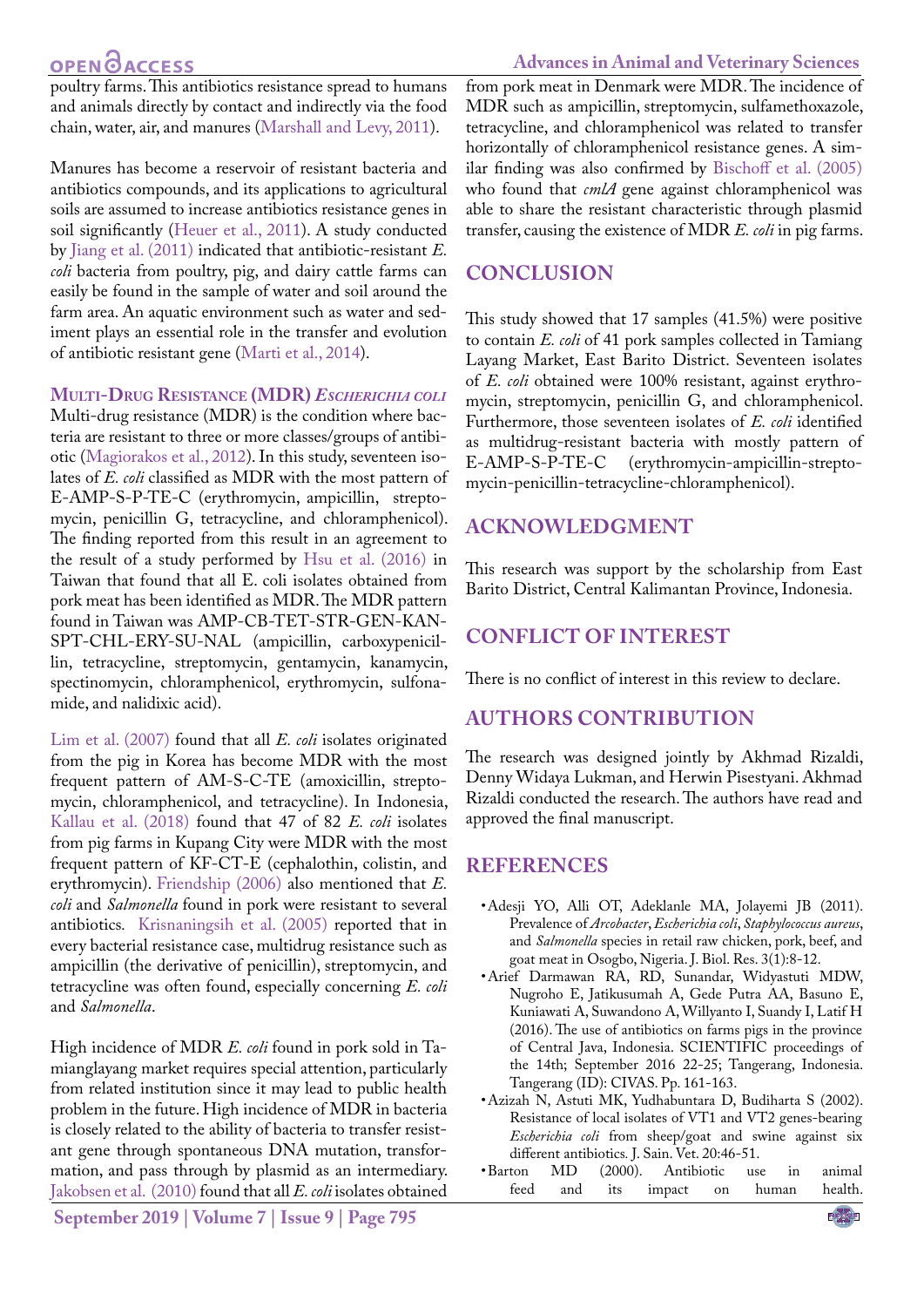#### <span id="page-5-10"></span>**Advances in Animal and Veterinary Sciences**

## **OPEN**OACCESS

<span id="page-5-8"></span>Nutr. Res. Rev. 13(2):1-19.

- • Bell C, Kyriakides A (2002). Pathogenic *Escherichia coli*  in Foodborne Pathogen: Hazard, Risk Anal. Control. Cambridge (UK): Woodhead Pub.
- <span id="page-5-24"></span>• Bischoff KM, White DG, Hume ME, Poole TL, Nisbet DJ (2005). The chloramphenicol resistance gene cmlA is disseminated on transferable plasmids that confer multipledrug resistance in swine *Escherichia coli*. Elsevier Sci. 243(2005):285-291.
- <span id="page-5-1"></span>• [BPS] BadanPusatStatistik Barito Timur (2017). *Barito Timurdalam Angka*. TamiangLayang (ID): BPS Pr.
- • [BSN] Badan Standardisasi Nasional (2008).*Tentang Metode Pengujian Cemaran Mikroba dalam Daging, Telur dan Susu, serta Hasil Olahannya*. SNI No. 2897:2008. Jakarta (ID): BSN.
- <span id="page-5-13"></span>• Boerlin P, White DG (2006). Antibiotic Therapy in Veterinary Medicine; Antibiotic drug use in swine. Giguere S, Prescott JF, Baggot JD, Walker RD, Dowling PM, editor. Oxford (US): Blackwell Scientific.
- <span id="page-5-4"></span>• (CDC) Centers for Disease Control and Prevention (2018). Foodborne Dis. [https://www.cdc.gov/foodsafety/foodborne](https://www.cdc.gov/foodsafety/foodborne-germs.html )[germs.html](https://www.cdc.gov/foodsafety/foodborne-germs.html ). [6 September 2018].
- <span id="page-5-2"></span>• Cho JI, Cheung CY, Lee SM, Ko SI, Kim KH, Hwang IS, Kim SH, Cho S, Lim CJ, Lee KH, Kim KS, Ha SD. 2011. Assessment of microbial contamination levels of streetvended foods in Korea [internet]. [diunduh 2018 Agus 18]. Tersedia pada: [http://dx.doi.org/10.1111/j.1745-](http://dx.doi.org/10.1111/j.1745-4565.2010.00264.x ) [4565.2010.00264.x](http://dx.doi.org/10.1111/j.1745-4565.2010.00264.x ).
- <span id="page-5-7"></span>• [CLSI] Clinical and Laboratory Standards Institute (2012). Performance Standards for Antibiotic Susceptibility Testing; Twenty-Second Informational Supplement. West Valley (US): Clinical and Laboratory Standards Institute.
- <span id="page-5-15"></span>• Dai L, Lu ML, Wu CM, Li BB, Huang SY, Wang SC, Qi YH, Shen YZ (2008). Characterization of antibiotic resistance among *Escherichia coli* isolates from chicken in China between the year 2001 and 2006. FEMS Mic Letter.286:178-183.
- <span id="page-5-21"></span>• Friendship RM (2006). Antibiotic Therapy in Veterinary Medicine; Antibiotic drug use in swine. Giguere S, Prescott JF, Baggot JD, Walker RD, Dowling PM, editor. Oxford (US): Blackwell Scientific.
- <span id="page-5-14"></span>• Guilfoile PG (2007). Antibiotic-Resistant Bacteria. New York (US): Chelsea House Pub.
- • Hammerum AM, Heuer OE (2009). Human health hazards from antibiotic resistant *Escherichia coli* of animal origin. Clin. Infect. Dis. 48:916-921.
- • Hamscher G, Pawelzick. HK, Sczesny. S, Nau Heinz, Hartung Jörg (2003). Antibiotics in dust originating from a pigfattening farm: a new source of health hazard for farmers. Department of Food Toxicology, Animal Welfare and Behaviour of Farm Animals, School of Veterinary Medicine Hannover, Hannover, Germany. Env. Health Perspect. 111(13):1590–1594.
- • Hanashiro A, Morita M, Matté GR, Matté MH, Torres EA (2005). Microbiological quality of selected street foods from a restricted area of São Paulo City, Brazil. [http://dx.doi.](http://dx.doi.org/10.1016/j.foodcont.2004 ) [org/10.1016/j.foodcont.2004](http://dx.doi.org/10.1016/j.foodcont.2004 ).
- <span id="page-5-12"></span>• Harada K, Asai T (2010). Role of antibiotic selective pressure and secondary factors on antibiotic resistance prevalence in *Escherichia coli* from food producing animals in Japan. J. Bio. Biotech. 1-12.
- <span id="page-5-16"></span>• Heuer H, Schmitt, Smalla K (2011). Antibiotic resistance gene spread due to manure application on agricultural fields. Curr. Opin. Microbial. 14(3):236-243.
- • Hsu SC, Chiu TH, Pang JC, Hsuan-Yuan CH, Chang GN, Tsen HY (2006). Characterisation of antibiotic resistance patterns and class 1 integrons among *Escherichia coli* and *Salmonellaenterica*serovarCholeraesuis strains isolated from human and swine in Taiwan. Elsevier Sci. 383-391.
- <span id="page-5-23"></span>• Jakobsen L, Kurbasic A, Rasmussen LS, Ejrnaes K, Porsbo LJ, Pedersen K, Jensen B, Emborg HD, Agreso Y, Olsen KEP, Aerestrup FM, Moller NF, Hammerum AM (2010). *Escherichia coli* isolates from broiler chicken meat, broilers chickens, pork, and pigs share phylogroups and antibiotic resistance with community-dwelling humans and patients with urinary tract infection. Elsevier Sci*.* 7. 537-547.
- <span id="page-5-17"></span>• Jiang HX, Lu DH, Chen ZL, Wang XM, Chen JR, Liu YH, Liao XP, Liu JH, Zeng ZL (2011). High prevalence and widespread distribution of multiresistant *Esherichia coli* isolates in pigs and poultry in China. Vet. J*.*187:99-103.
- <span id="page-5-5"></span>• Kallau NHG, Wibawan IWT, Lukman DW, Sudarwanto MB (2018). Detection of multidrug resistant (MDR) *Escherichia coli* and tet gene prevalence at a pig farm in Kupang, Indonesia. J. Adv. Vet. Anim. Res. 5(4):388-396.
- <span id="page-5-22"></span>• Krisnaningsih MMF, Asmara W, Wibowo MH (2005). The sensitivity test of pathogenic *Escherichia coli* isolates in chickens against some types of antibiotics. J. Sain. Vet. 1:13- 18.
- <span id="page-5-20"></span>• Lim SK, Lee HS, Nam HM, Cho YS, Kim JM, Song S, Park Y, Jung S (2007). Antibiotic resistance observed in *Escherichia coli* strains isolated from fecal samples of cattle and pigs in Korea during 2003-2004. J. Food Micr. 116:283-286.
- <span id="page-5-6"></span>• Liu J, Zhao Z, Orfe L, Subbiah M, Call DR (2016). Soilborne reservoirs of antibiotic-resistant bacteria are established following therapeutic treatment of dairy calves. Env. Mic*.*18:557-564.
- <span id="page-5-19"></span>• Magiorakos AP, Srinivasan A, Carey RB, Carmeli Y, Falagas ME, Giske CG, Harbath S, Hindler JF, Kahlmeter G, Olsson-Liljequist B, Paterson DL, Rice Lb, Stelling J, Vatopoulus A, Weber JT, Monnet DL (2012). Multidrug resistant, extensively drug-resistant and pan-drug-resistant bacteria: an international expert proposal for interim standard definitions for acquired resistance. Clin. Microbiol. Infec. 18(3):268-281.
- <span id="page-5-3"></span>• Mankee A, Ali S, Chin AL, Indalsingh R, Khan R, Mohammed F, Rahman R, Sooknanan S, Tota-Maharaj R, Simeon D, Adesiyun AA (2005). Microbial quality of "doubles" sold in Trinidad. [http://dx.doi.org/10.1016/j.fm.2004.11.009](http://dx.doi.org/10.1016/j.fm.2004.11.009 )
- <span id="page-5-18"></span>• Marti E, Variatza E, Balcazar JL (2014). The role of aquatic ecosystems as reservoirs of antibiotic resistance. Trend Microbiol. 22(1):36-41.
- <span id="page-5-11"></span>• Marshall BM, Levy SB (2011). Food animals and antibiotics: Impacts on human health. Clin. Microbiol. Rev. 24(4):718.
- • Moredo FA, Pineyro PE, Marquez GC, Sanz M, Colello R, Etcheverria A, Padola NL, Quiroga MA, Perfumo CJ, Galli L, Leotta GA (2015).Enterotoxigenic*Escherichia coli* subclinical infections in pigs: bacteriological and genotypic characterization and antibiotic resistance profiles. Foodborne Pathog. Dis. 12(8):701-711.<br>
• [OIE] OfficeInternationale
- <span id="page-5-9"></span>OfficeInternationale des Epizooties (2013). Harmonization of national antibiotic resistance surveillance and monitoring programmes chapter 6.7. [www.oie.int/](http://www.oie.int/fileadmin/Home/eng/Health_standards/tahc/2010/en_chaptire_1.6.7.htm) [fileadmin/Home/eng/Health\\_standards/tahc/2010/en\\_](http://www.oie.int/fileadmin/Home/eng/Health_standards/tahc/2010/en_chaptire_1.6.7.htm) [chaptire\\_1.6.7.htm](http://www.oie.int/fileadmin/Home/eng/Health_standards/tahc/2010/en_chaptire_1.6.7.htm). [6 September 2018].
- <span id="page-5-0"></span>• Priadi IGD, Sriyani NLP, Lindawati SA (2016). The level of microbial impurities Bali pork and pork Landrace. J. Trop. Sci.4 (3): 673-684.